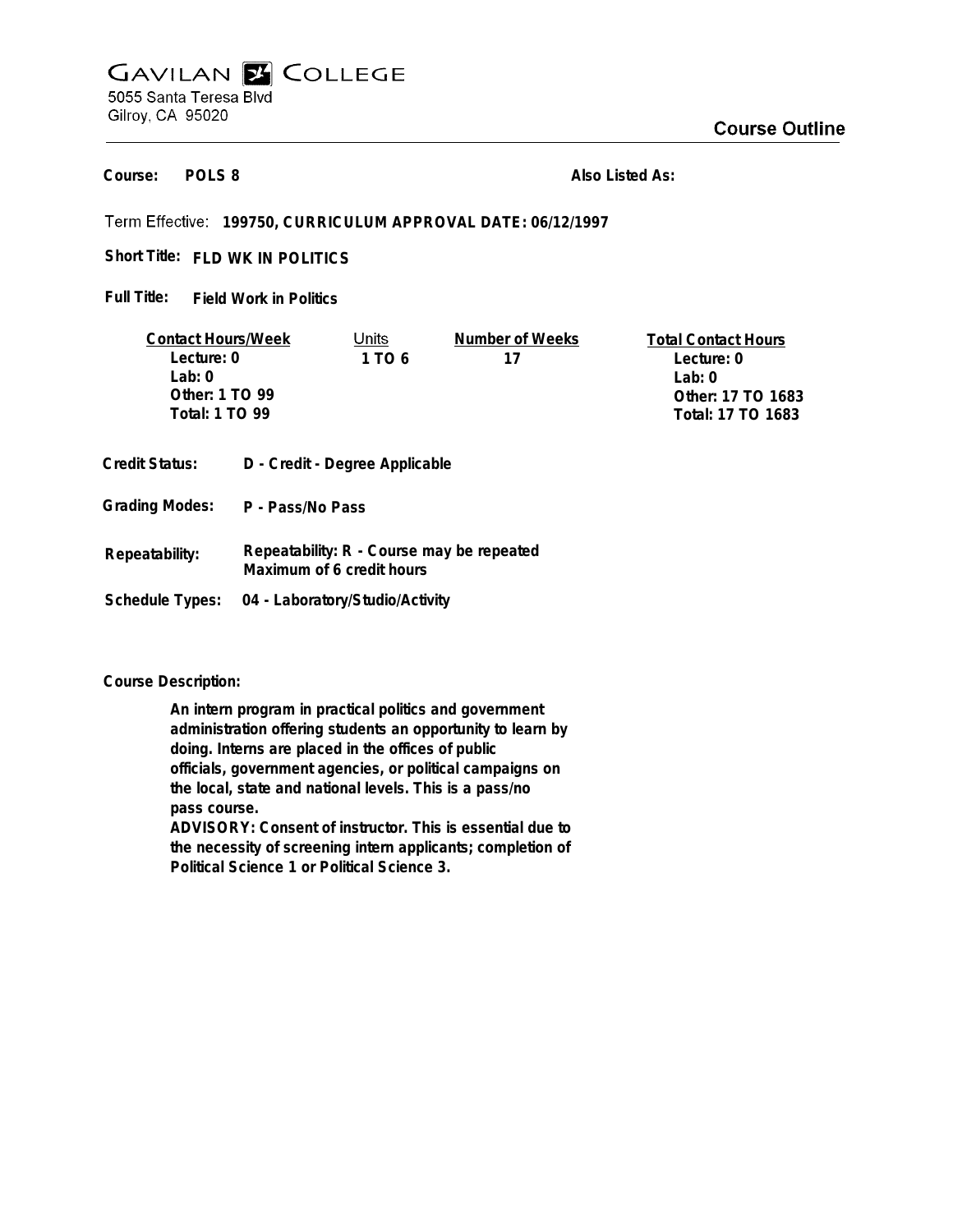**ARTICULATION and CERTIFICATE INFORMATION Associate Degree: CSU GE: IGETC: CSU TRANSFER: Transferable CSU, effective 199750 UC TRANSFER: Not Transferable**

### **PREREQUISITES:**

### **COREQUISITES:**

## **STUDENT LEARNING OUTCOMES:**

**1. Better understand how political campaigns are organized.**

**2. Become more knowledgeable in the functions of government agencies and their relationship to the general public.**

**3. Develop the skills necessary to assist individual citizens in the resolution of problems by working through the district and/or city-county offices of elected government officials.**

**4. Acquire knowledge and skills which will assist the student in the pursuit of jobs in public life.**

**COURSE OBJECTIVES:**

**1. Identify the organizational principles of political campaigns.**

**2. Identify the flow of authority in government employment.**

**3. Learn to prioritize the needs of citizens' complaints as**

**they are brought to the attention of public officials.**

**4. Learn the formal political structure of political parties**

**in California and on the national level.**

**5. Identify the types of problems encountered by citizens on the local-state level as opposed to the national level.**

#### **TOPICS AND SCOPE:**

**Curriculum Approval Date: 06/12/1997**

**1 1 Orientation: Instructor will cover the various problems which might arise during the course of the internship. Discussion will also cover expectations as listed by the officials and/or agencies for whom interns will be working.**

**4 1 Appraisal: Instructor and interns will meet for a discussion of any problems which might have been encountered thus far. Possible solutions will be discussed along with actions to be taken in dealing with future problems.**

**17 1 a) Turn in final paper which should thoroughly cover the intern experience.**

**b) Discuss and criticize the intern experience.**

### **METHODS OF INSTRUCTION:**

**1. The instructor-supervisor will attempt to make contacts with various officials, candidates, etc., who might need an intern. Students are encouraged to seek positions as well. 2. Officials, candidates, etc., will be asked to submit a list**